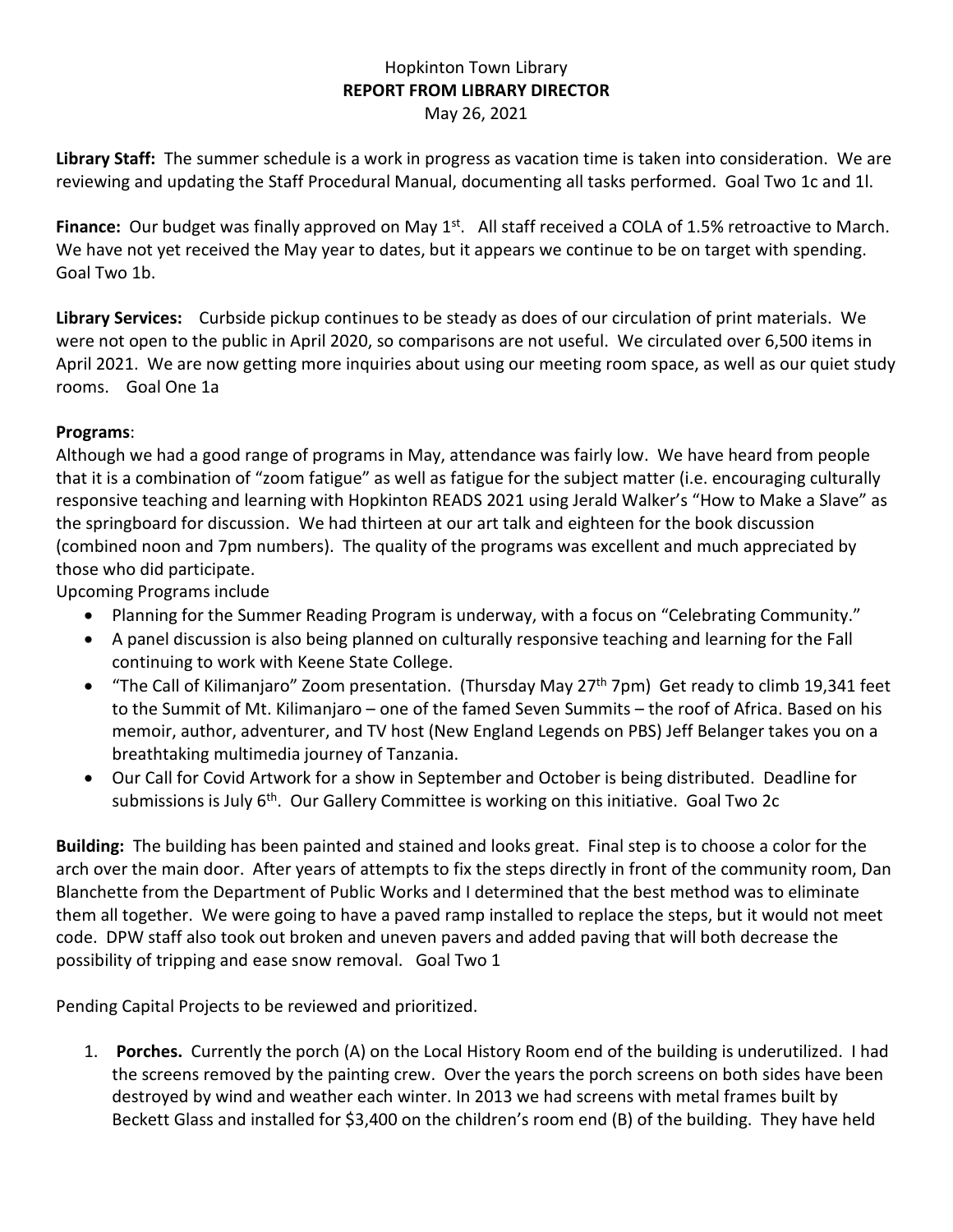up very well. Chris Wardell provided us with a quote to do the same on the opposite end for \$1,500. They would also work with Beckett glass for the screens.

- $\triangleright$  Challenge, we have also considered closing in Porch A to provide extra storage space and a possible additional study space. We have two quotes on that from 2019, one for \$92K and one for \$120K. One of the ongoing challenges of our current space is a lack of storage. It doesn't make sense to invest in new screens if we are going to pursue the conversion to storage space.
- 2. **Generator.** Over the past eleven years, our aging dry sprinkler system has been developing leaks from corrosion that have resulted in water leaking into the library, system failures that have required the Fire Department to come to the library and significant costs for pipe replacement. Experience with systems like ours, is that the corrosion process will continue to result in pin hole leaks through the system. We monitor this closely with a meter on the air compressor, which alerts us to excessive air loss. When the building loses power, the air compressor no longer works, which has resulted in system failure (i.e. the system fails and the building alarms sound and the Fire Department is summoned). This has happened at least fifteen times in the past ten years. This is not a good use of FD time and the flooding is destructive for the pipe. A small generator would make sure that the air compressor continues to run and other basic functions continue. Two preliminary bids came in at approximately \$11,000. These quotes probably need to be updated. NOTE: we have not had a system failure since the upgrade of the system after the lightning strike, but it is only a matter of time.
- 3. **Air Conditioning Units.** The library was built in 1998 and we are in the process of planning for when some of our larger systems will likely need to be replaced. Our HVAC technicians, who have been working with us since the building was constructed, anticipate that our two A/C units will probably need to be replaced in 2021or 2022. We have been putting aside funds annually in anticipation of that happening. The units are estimated to cost \$10,000 for the smaller unit on the Slusser Center side of the building that runs the Community Room, and \$25,000 for the large unit that governs the entire building. We have been fortunate that the units have not yet required repair despite their age; they will only be replaced as needed.
- 4. **Outdoor Seating Area.** Even before Covid, we conducted some programs, particularly for children, outdoors. We are going to install a tent this summer, but that is only a temporary solution and also subject to wind and other damage. The Foundation board has expressed an interest in the installation of a more permanent outdoor space that would provide protection from sun and rain. Design, materials and installation costs have not yet been gathered.
- 5. **Building Security.** The staff has expressed an interest in having a panic button system installed in the building. A related project would be to provide keypad access to the building to discontinue our reliance on keys. Loaning out keys to community groups for community room access after hours is a cumbersome undertaking and could be more efficiently managed with a keypad system like what is used at Slusser. We have one quote for this project at just under \$10,000. At least one more quote should be obtained.
- 6. **Windows.** Several windows in the Community Room have failed and screens throughout the building have broken. Some of the shades in the community room have also failed. These are necessary for darkening during daytime programming. An estimate for replacement costs is needed.

*Capital Project Funding Sources:* The porch and outdoor seating area projects lend themselves to private fundraising, including the library foundation and Friends groups. Projects 2, 3, 5 and 6 are projects that should be paid for out of library resources including some combination of the operating budget, capital reserve funds and library accounts. Current balances in our capital reserve and trust funds:

- Building systems Replacement CRF \$50,207
- Tech Maintenance Trust Fund \$17,130
- Facilities Maintenance Trust Fund \$10,410 as of June 2021. (NOTE: this fund was used to pay for library painting and staining at \$38,000)